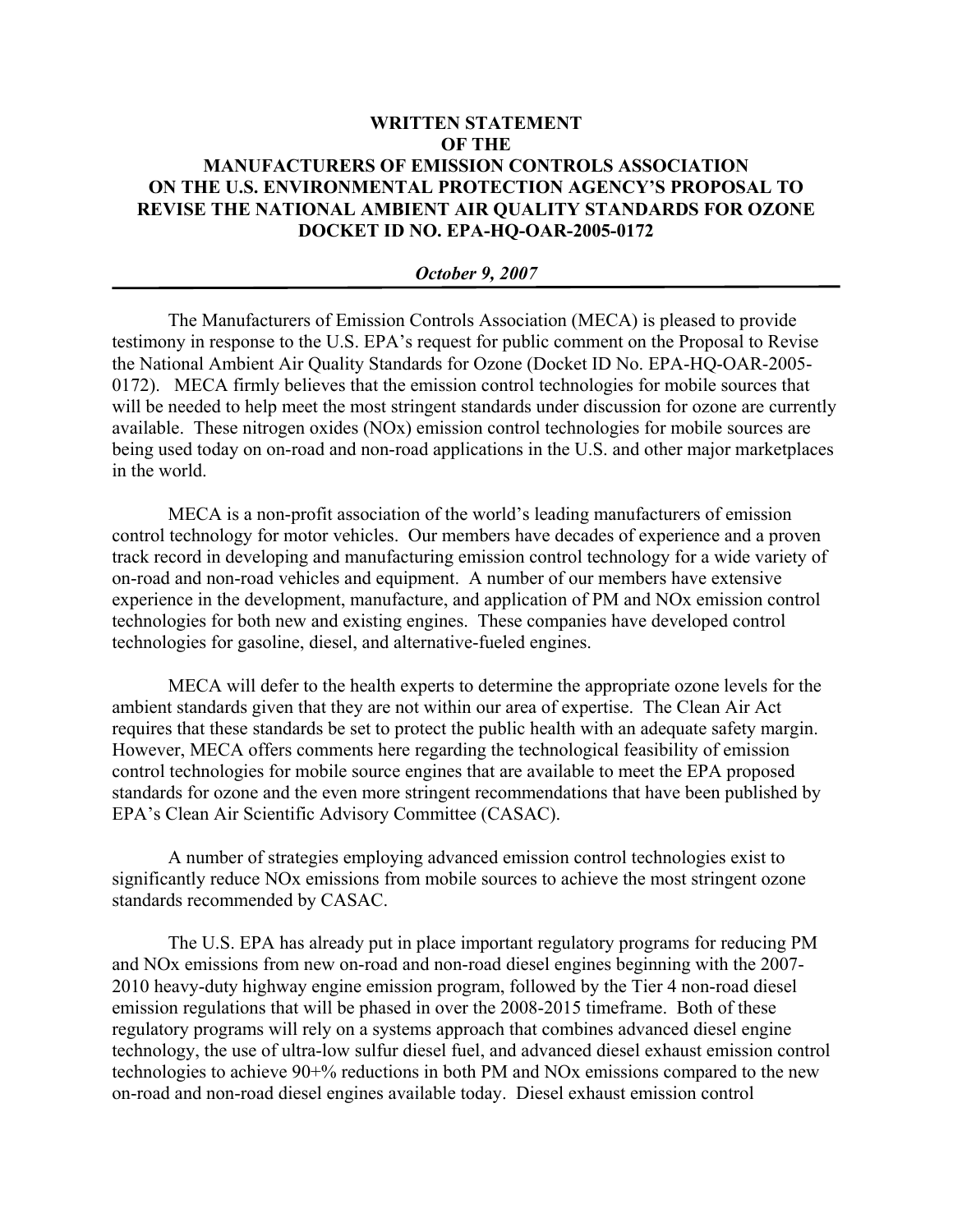technologies that are expected to play a major role in complying with both EPA's future emission standards for new engines include diesel oxidation catalysts (DOCs), diesel particulate filters (DPFs), closed crankcase filters (CCFs), selective catalytic reduction catalysts (SCR), and NOx adsorber catalysts. MECA believes that further reductions in NOx emissions from new heavy-duty on-road and off-road diesel engines beyond the 2010 on-road and Tier 4 off-road requirements will be possible through the combinations of more advanced diesel engines with advanced diesel exhaust emission control technologies including SCR and/or NOx adsorber catalysts. Additional tightening of NOx standards for both on-road heavy-duty and off-road new diesel engines should be considered by EPA as an additional strategy that could further reduce ozone levels across the country.

Selective Catalytic Reduction (SCR) technology is a proven NOx control strategy. SCR has been used to control NOx emissions from stationary sources for over 15 years. More recently, it has been applied to select mobile sources including trucks, marine vessels, and locomotives. In 2005, SCR using a urea-based reductant was introduced on a large number of on-road diesel heavy-duty engines to help meet the Euro 4 heavy-duty NOx emission standards. More than 100,000 new heavy-duty truck engines are now operating in Europe equipped with SCR systems that use urea as the reductant for reducing NOx emissions. SCR systems are also being used on some new heavy-duty trucks to comply with Japan's 2005 heavy-duty diesel engine emissions standards. SCR is also being given serious consideration by engine manufacturers for complying with future on-road heavy-duty diesel engine emission standards in both the U.S. and Japan (in the 2009-2010 timeframe). Several heavy-duty diesel engine manufacturers have already announced their intentions to commercialize 2010-compliant heavyduty that will use SCR catalyst technology. Applying SCR to diesel-powered engines provides simultaneous reductions of NOx, PM, and HC emissions.

Since the mid-1990s, SCR technology using a urea-based reductant has also been installed on a variety of marine applications in Europe including ferries, cargo vessels, and tugboats with over 100 systems installed on engines ranging from approximately 450 to 10,400 kW. These marine SCR applications include the design and integration of systems on a vessel's main propulsion engines and auxiliary engines. Most recently an SCR system has been successfully installed on one of New York City's Staten Island ferries. A smaller number of SCR systems have or will be installed on diesel locomotives in Europe and the U.S. to validate the performance of SCR catalysts in another off-road application area. EPA has cited SCR catalysts as the most feasible technical approach for complying with its proposed Tier 4 locomotive and marine diesel engine emission standards that would begin in the next decade once they are finalized.

NOx adsorber technology is another available NOx control strategy that can reduce NOx emissions from new diesel engines. NOx adsorber catalysts are currently being used commercially in light-duty gasoline direct injection (GDI) engines sold in Europe and Japan and on several light-duty and heavy-duty diesel vehicles currently sold in the U.S. Additional lightduty diesel introductions have been announced by several vehicle manufacturers for the U.S. market that will employ NOx adsorber catalysts for complying with either the ARB LEV II or the EPA Tier 2 light-duty vehicle emission limits.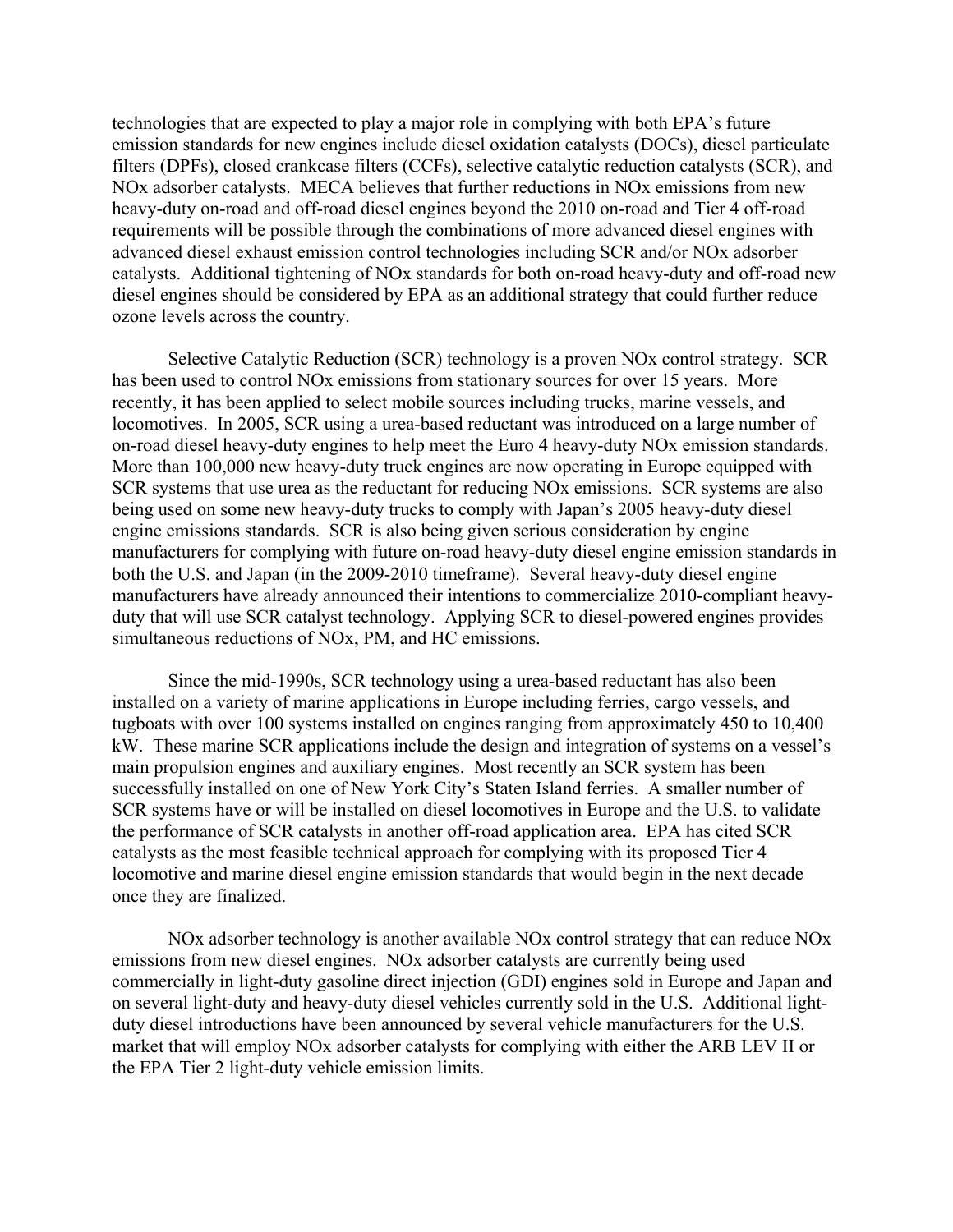The emergence of "clean diesel" light-duty vehicles in the U.S. that employ DPFs, SCR catalysts, and/or NOx adsorber catalysts, and the significant number of near-zero tailpipe and evaporative emission light-duty gasoline vehicle models that have been certified to date by ARB as partial-zero emission vehicles (PZEVs, more than 30 current models) or super ultra-low emission vehicles (SULEV) provides strong evidence that new light-duty vehicles sold in the U.S. are capable of achieving NOx exhaust emissions below EPA's fully phased-in Tier 2 fleet average NOx limit of 0.07 g/mile. As a strategy to comply with a more stringent ozone standard, EPA should develop a Tier 3 light-duty vehicle program that uses available advanced emission control technologies for both exhaust and evaporative emissions to achieve further reductions in hydrocarbon and NOx emissions in new passenger cars and light-duty trucks. MECA recommends a Tier 3 fleet average NOx emission standard of 30 mg/mile, equivalent to the current Tier 2, Bin 3 NO emission limit.

Due to the long operating lives of diesel engines, it will take decades for older, "dirtier" on-road and non-road diesel engines to be replaced with the mandated newer "cleaner" engines. Given the health and environmental concerns associated with diesel engines and because existing on-road and non-road diesel engines make up a significant percentage of diesel pollution emitted, there is an increasing interest in retrofitting the existing legacy fleet of on-road and non-road diesel engines as a means of complying with federal or state ambient air quality standards for ozone. MECA believes that proven retrofit technologies including combinations of DOCs or DPFs with SCR catalysts, lean NOx catalysts, or low pressure EGR, are available to deliver significant reductions in PM and NOx emissions from existing on-road and non-road diesel engines. MECA member companies are already investing considerable resources in expanding the number and scope of verified retrofit technologies that can provide significant reductions of PM and NOx emissions to existing diesel vehicles and equipment. MECA believes that additional incentives through significantly increased funding for EPA's National Clean Diesel Campaign or mandatory in-use, vehicle emission regulations to reduce both PM and NOx emissions are necessary to accelerate the retrofit of the older, in-use on-road and off-road diesel engines, and provide current and future ozone non-attainment areas with an important regional or national strategy for reducing emissions.

MECA believes that further reductions of NOx emissions can be achieved by adopting California's proposed aftermarket converter requirements for light-duty, gasoline vehicles that set higher performance and durability standards. ARB's proposed regulation will eliminate the sale of older aftermarket converter products that have modest performance standards and a limited 25,000 mile warranty, and require that higher performance and more durable OBDcompliant aftermarket converter products be used on both non-OBD and OBD-equipped vehicles starting in January 2009. The ARB Board is expected to approve these revised aftermarket converter requirements at their October 25-26, 2007 Board hearing. These ARB-approved OBDcompliant aftermarket converters are warranted for 50,000 miles based on the use of a more aggressive, high temperature accelerated engine-aging protocol compared to the vehicle durability demonstration currently required by EPA for approved aftermarket converter products. EPA has not updated its aftermarket converter requirements since 1986 and with more than three million aftermarket converters sold per year across the U.S. (based on surveys completed by MECA with aftermarket converter manufacturers), significant additional reductions of hydrocarbon emissions, including toxic hydrocarbon emissions, and NOx emissions could be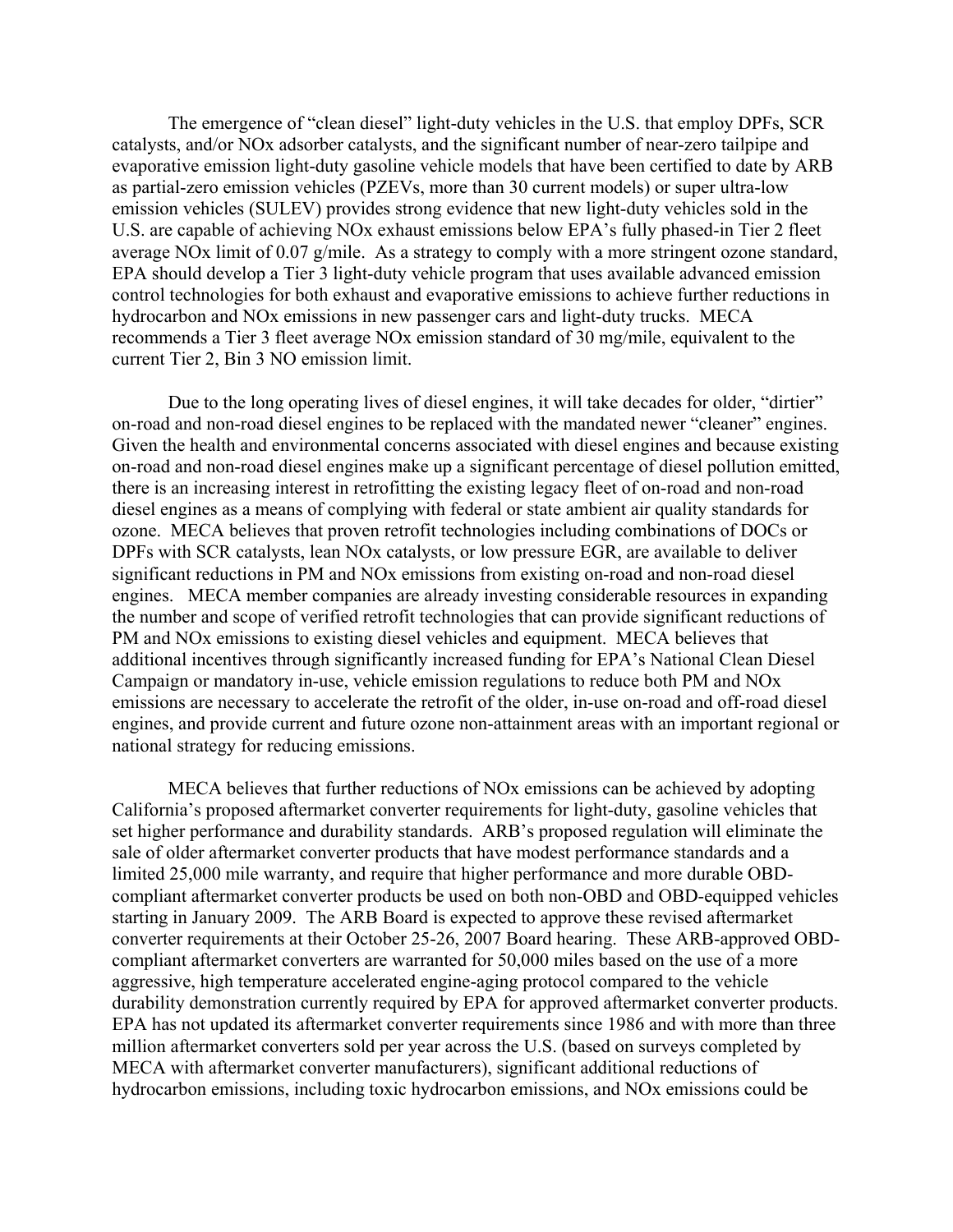achieved with a national aftermarket converter policy that made use of the same higher performance OBD-compliant aftermarket converters available in California.

Another strategy that can achieve NOx additional emission reduction to meet the most stringent ozone standards would be to adopt California's 0.6 g/bhp-hr  $HC + NOx$ , 2010 emission standard for off-road spark-ignited engines with horsepower ratings greater than 25 horsepower. The technology to reduce emissions from these SI engines is based on automotive-type threeway catalyst closed-loop technology. This technology has been use on well over 300,000,000 automobiles with outstanding results. Three-way catalysts have also been used effectively on thousands of large, natural gas-fueled, reciprocating engines (so-called rich burn or stoichiometric natural gas engines) used for power production or pumping applications. These same catalyst technologies can be adapted to spark-ignited engines used in off-road mobile sources such as forklift trucks, airport ground support equipment, and portable generators.

Closed-loop, three-way catalyst-based systems are already being used on these large, spark-ignited, off-road engines to meet ARB's and EPA's 2004 3.0 g/bhp-hr HC + NOx standard. Closed-loop, three-way catalyst systems will also be the primary technology pathway for meeting the EPA and ARB 2007 exhaust emission standard of 2.0 g/bhp-hr  $HC + NOx$ . Retrofit kits that include air/fuel control systems along with three-way catalysts have been sold into the LPG-fueled fork lift industry for installation on uncontrolled engines (an LSI application) for nearly 10 years. In both new engine and retrofit applications, these closed-loop three-way catalyst systems have shown durable performance in LSI applications, consistent with the excellent durability record of closed-loop three-way catalyst systems used in automotive applications for more than twenty-five years. MECA believes that advanced three-way catalyst technology based on automotive applications can provide a cost-effective, durable, high performance solution for controlling NOx and HC emissions from new and existing large sparkignited engines used in off-road applications.

MECA believes that additional NOx emissions reduction can be achieved by adopting more stringent HC + NOx emission standards for Class II off-road, spark-ignited engines with horsepower ratings less than 25 horsepower. Further reductions of  $HC + NOx$  emissions than what is required by the current proposed Phase III EPA standards for these nonroad gasoline engines is technologically feasible through the use catalyst technology that is fully optimized as part of a complete engine/emission control/exhaust system. MECA understands that small engine manufacturers believe that proposed Phase III EPA exhaust emission standards for these engines will be largely met through the redesign of existing Class II engines without the application of three-way catalysts. Both EPA and ARB have shown that the application of catalysts to nonroad equipment with Class II spark-ignited engines can be accomplished using available engineering exhaust system design principles in a manner that does not increase the safety risk relative to today's uncontrolled equipment. In particular, the EPA safety study on non-handheld equipment equipped with catalyzed mufflers represents the most thorough safety study completed to date on this class of spark-ignited engines. The results of this EPA study showed that properly designed catalyzed mufflers pose no incremental increase in safety risk (and in many cases even lower muffler surface temperatures) relative to currently available nonhandheld equipment sold without catalysts. An opportunity for further reductions in Class II HC + NOx emissions through the application of three-way catalysts should be considered by EPA in